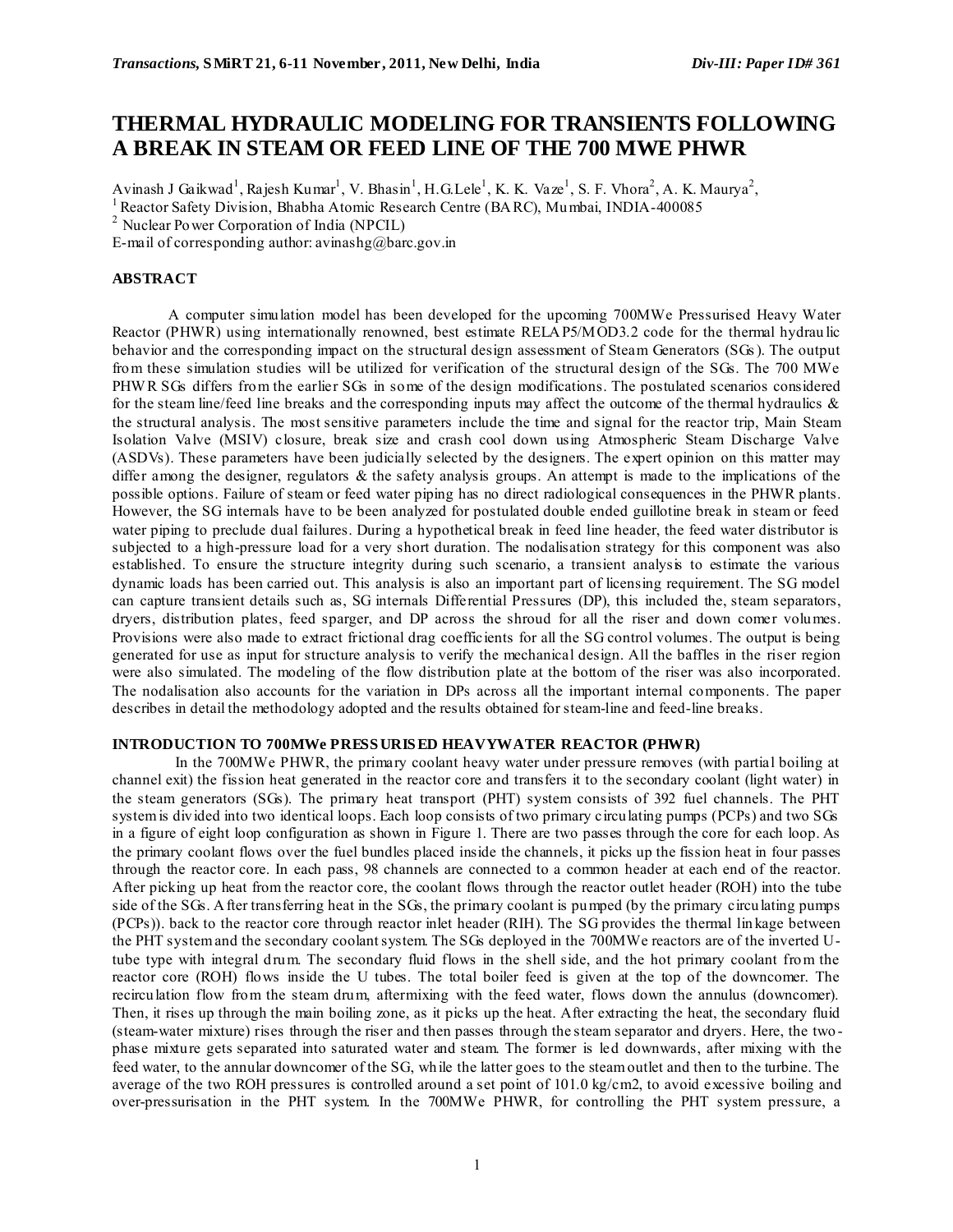pressuriser (surge tank) is also provided along with the Feed/Bleed system for maintaining the coolant inventory. The feed/bleed system is provided for controlling the water level in the pressuriser. Steam bleed valves (SBVs) are provided on top of the pressuriser vapor volume to control the increase in the PHT system pressure, by relieving the heavy water steam into the bleed condenser (BC) through the PHT system pressure controller. Electrical heaters are provided to take care of the low-pressure transient, by switching on the heater banks to increase the pressuriser pressure.



Fig. 1: 700 MWe PHW R primary heat transport system

 The hot bleed from the RIH, and the relief from the south ROH flashes into a two-phase mixture inside the BC. The BC pressure is controlled at 34 Kg/cm2. In the event of an increase in the PHT systempressure, the SBVs also start relieving heavy water steam into the BC. At 100% full power steady state, the reactor core inlet temperature is 266 C, the core outlet temperature at the ROH is 310 C, and the reactor core exit quality is around 3% only.

#### **IMPERATIVE ISS UES RELATED S TEAM LINE/FEED LINE BREAK ANALYS IS:**

The literature review shows scanty reported work on the steam line break and feed line break for the PHW Rs. This paper emphasizes more on the efficiency of the separator on the transient scenarios [1]. The current studies show that this issue does not affect the results. The full model of the nuclear power plant along with the Primary Heat Transport system and the all the associated control systems including SG level control has been used for the current studies. Steam line break is one of the important PIEs to be analyzed for all the nuclear power plants, for the containment design and load evaluation in SG internals. Feed line break analysis also partly fulfils the objective mentioned above. The process dynamics analysis and the structural issues are closely related to each other and appropriate PIE scenarios for the safety analysis are not standardized but are rather evolving. The contagious issues are related to minimizing the load on the containment. The loads on the internals of the SG can be tackled by modifying the design after locating the critical areas if any discrepancies are observed. To reduce the energy discharge during such PIEs nozzles sizes are manipulated, which acts as a critical flow discharge limiter. The nozzle sized for the steam out let has a net flow area of 0.04 m2. The nozzle flow area for the feed line has been limited to two nozzles of area 0.04 m2. The values correspond to the optimized design of the steam and feed line which does not hamper the required maximum steady sate flow and erosion limits requirements.

A reactor trip signal is obtained for the containment high pressure for the SDS-1 and SDS-2. Based on the, two group theory, only one of the signals can be ignored; both the signal cannot be ignored. For the present studies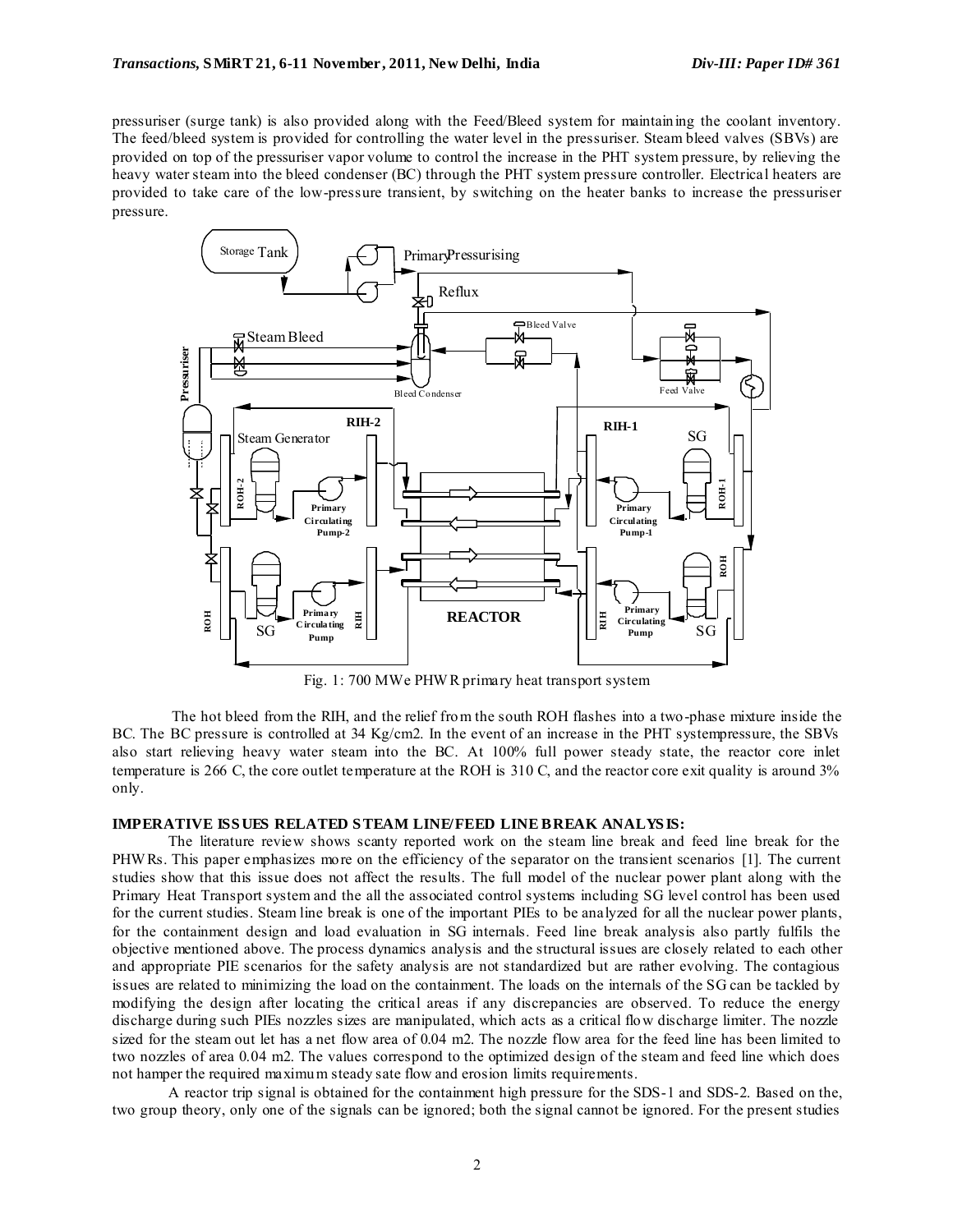reactor trip was considered at 1.2 seconds, which includes all the sensing delays. The other signals which may appear over the time are low steam line pressure, low PHT system pressure, low SG level, high steam flow, MSIV closure. If the reactor trip is taken with delay then the energy discharge will go up to enhance the containment pressure, which is not desired.

Feed flow during the postulated scenarios may also have variation based on the scenarios envisaged. A simple analysis may assume that the feed flow comes down quickly proportional to reactor power following the reactor trip which may not simulate the actual scenario. The feed flow is governed by the individual SG level controller and the embedded logics. As the broken SG pressure reduces the SG pressure reduc es this enhances the pressure difference for feed injection. This enhanced feed is only restricted by the flow limiter based on the power drawn by the feed pump. This will restrict the feed flow to a value between 1.5 to 2.0 times the normal flows depending on the design. This aspect was also included in the modeling by appropriate modeling.

The MSIV on the individual SG steam lines are closed on sensing high containment pressure. It takes 120 seconds to close fully. This action blocks the flow of steam from the unbroken SGs to go out from the break, which reduces the energy discharge and load on the containment. The results obtained shows that the higher closing time of the MSIV does not affect the initial phase of the transient though it eventually reduces the discharge energy. The design MSIV closure value has been selected to avoid steam hammer phenomenon in the steam lines. ASDVs and the SG steam relief valves as located on the steam lines running outside the containment building. To reduce the discharge inside the containment these valves are thrown open on sensing high containment pressure signal.

#### **RES ULTS AND DISCUSS ION**

To study the effect of various important parameters discussed in the above section six cases have been analyzed:

1. Steam line break with reactor trip on containment signal.

- 2. Steam line break with reactor trip on containment signal with MSIV closure.
- 3. Steam line break with reactor trip on containment signal with MSIV closure and crash cool down.
- 4. Feed line break with reactor trip on containment signal.
- 5. Feed line break with reactor trip on containment signal with MSIV closure.
- 6. Feed line break with reactor trip on containment signal with MSIV closure and crash cool down.

Double ended guillotine rupture has been modeled to repres ent break flow from both side of the broken pipe. Fig 3 shows all the four SG pressure response for the first case where steam line break with reactor trip  $t = 1.2$ s) on containment signal. For this case no MSIV closure was considered. The opening of ASDVs to minimize the energy discharge was also not considered for this case.



Fig. 3 SG pressure for steam line break case-1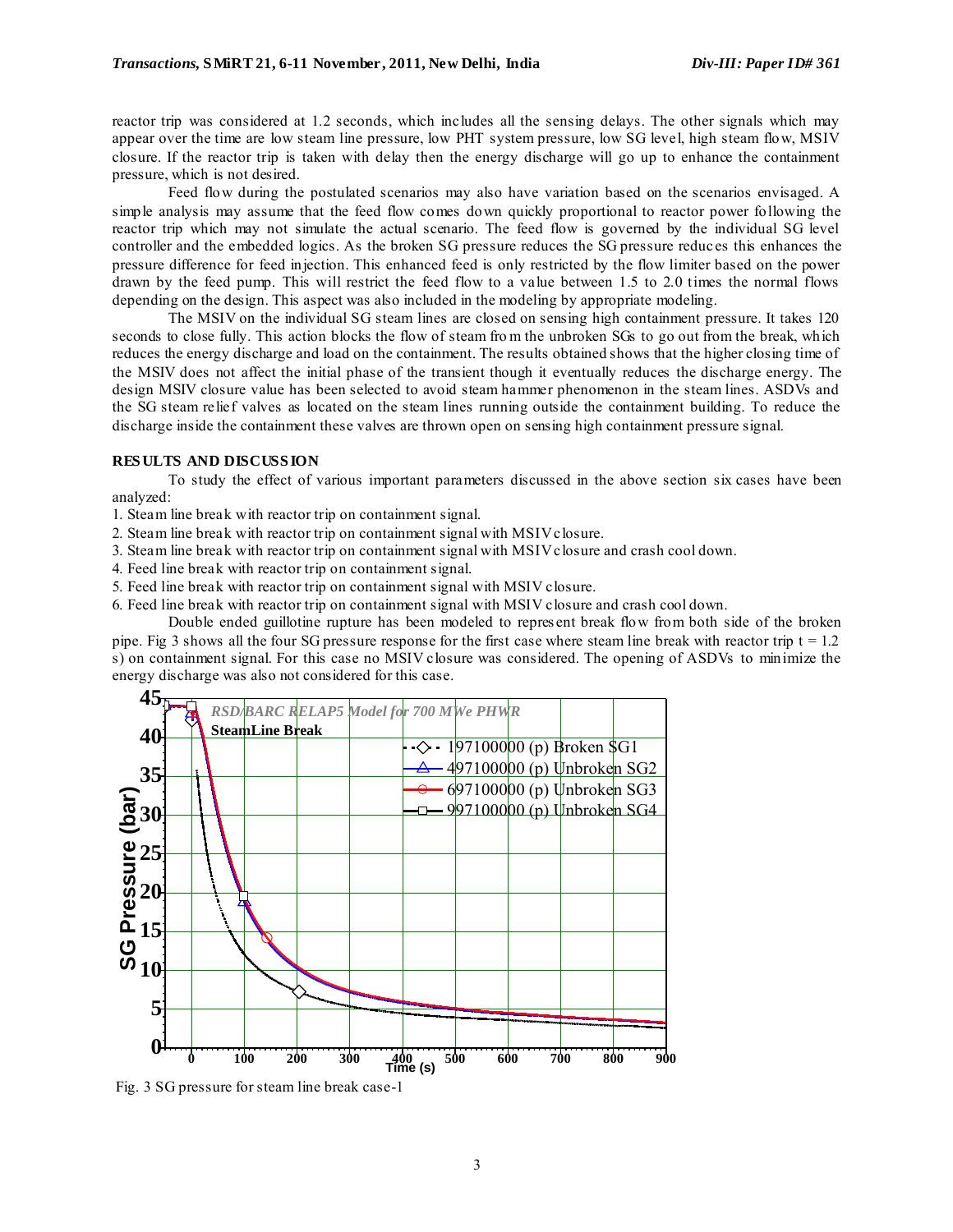

At about 100 s, it is observed that the pressure in the broken SG pressure comes down to 12.22bar, where as for all other unbroken SGs it comes down to approximately to 18.85bar from the initial value of 44bar.

The maximum break flow is restricted to about 550kg/sec from both the broken ends. As the unbroken SGs depressurize at a slower rate the break flow from the unbroken 3 SGs shows a higher value throughout. Fig 5 shows the variation of the steam drum levels. It is observed that broken SG level depletes faster as compared to others. Fig 6 shows the PHT system pressure for the case-1. Initially the PHT pressure shows a declining trend, and then it shows a temporary recovery, due to PHT pressure control action. It is seen that in the later part of the transient the PHT system goes down due to over cooling.



Fig. 5 Steam Drum Levels steam line break case-1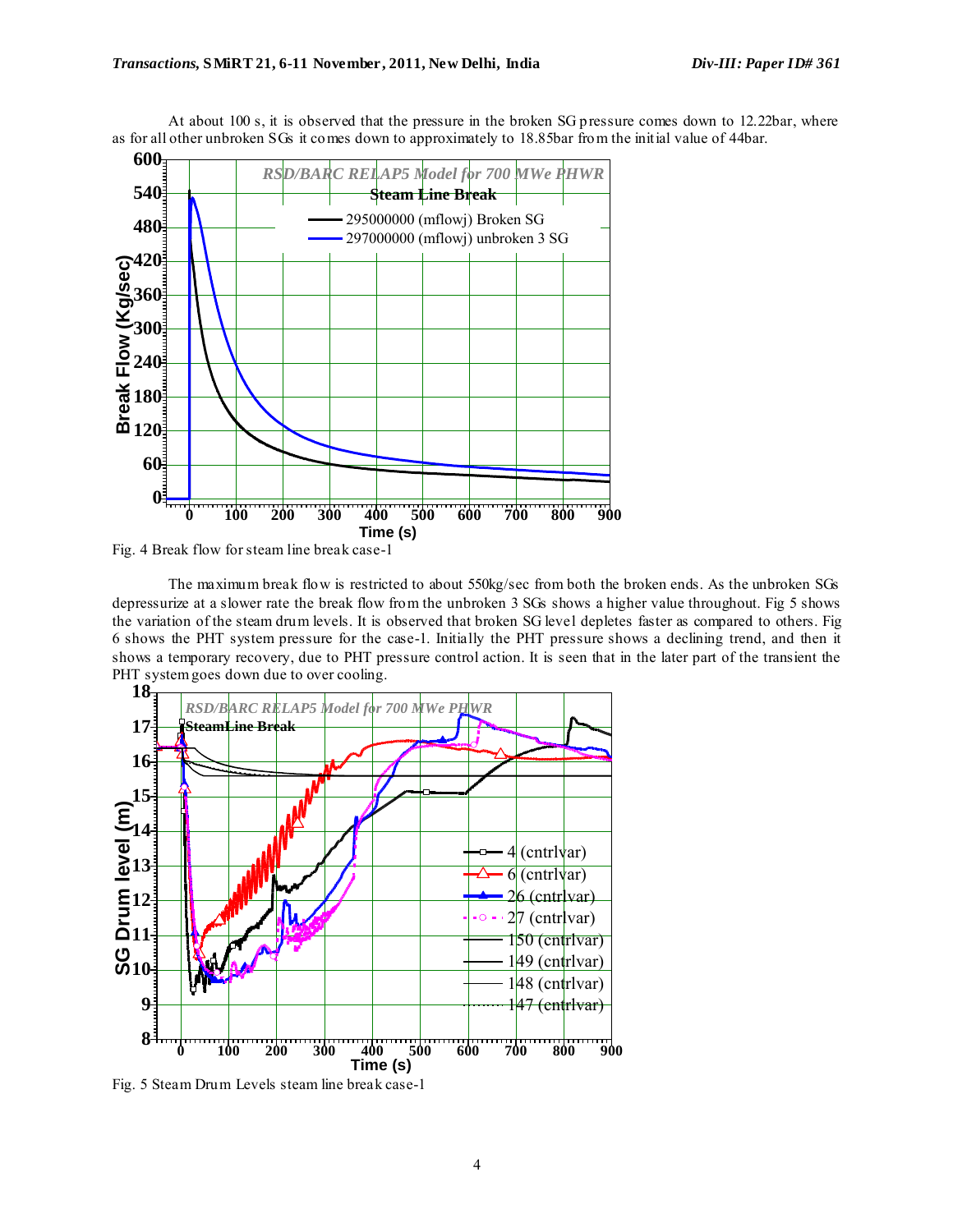

Fig 6 PHT system pressure for case-1



Fig. 7 SG pressure steam line break case-2 with MSIV closure

For case-2 MSIV closure in 120 seconds was simulated on sensing high containment pressure. After t= 121 seconds the break flow from the unbroken 3 SG comes down to zero and the pressure in these SG starts building up (fig 7). It is observed that the break flow from the unbroken 3 SGs reduces due to closure of the MSIV and SG pressure starts increasing beyond 121 seconds. This does not result in any change in SG pressure and break flow (fig 7, 8) for the affected SG. The unbroken 3 SG pressure remains at 20.31bar at t=100 seconds (as compared to 18.81bar for case-1) and the broken SG pressure at this point is same as case-1 i.e. 12.22bar.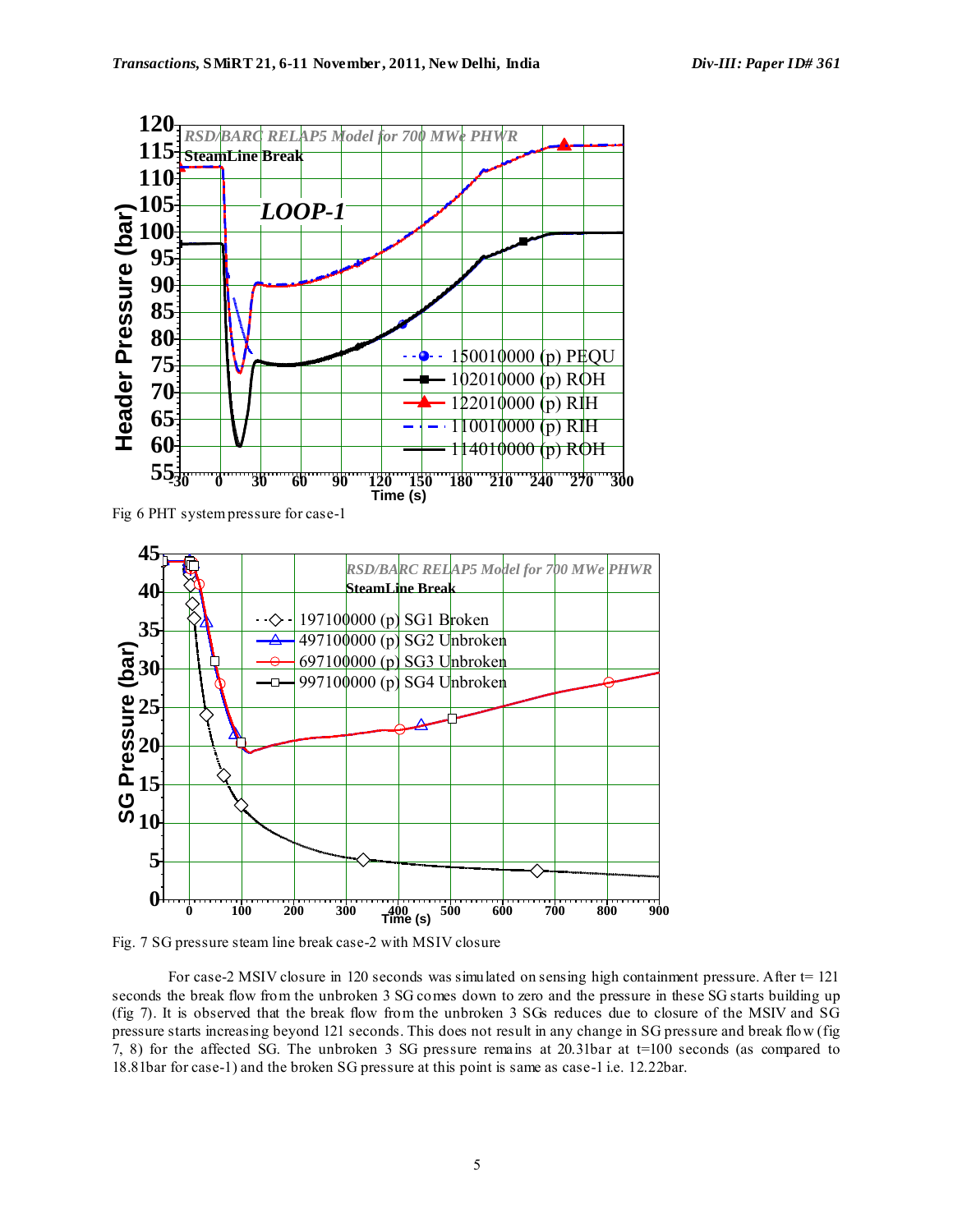

Fig. 8 Break flow steam line break case-2 with MSIV closure

Case-3 simulates MSIV closure and crash cool down following a steam line break. It is observed that the SG depressurization is highest for all the SGs . At t=100 second the broken SG pressure comes down to 10.02bar (fig 9), whereas for case-1  $\&$  2, this value stands at 12.2bar.



Fig. 9 SG pressure steam line break case-3 with MSIV closure & crash cool down.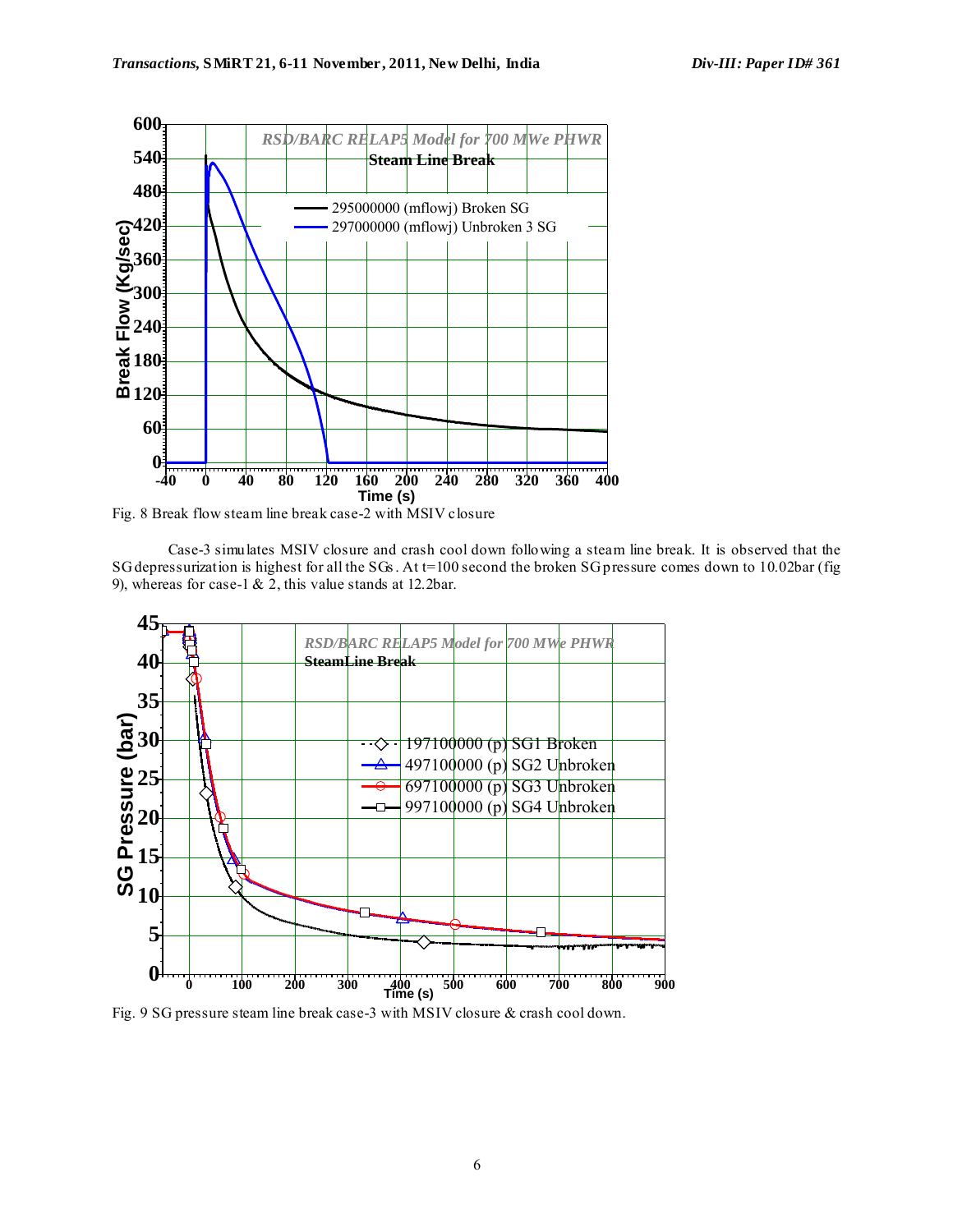

Fig 10 Total Energy Discharge Rate to containment for Steam Line Break all Cases

Fig 10 shows that the initial peak energy discharge is unaffected by the MSIV and ASDV actions. Also it can be seen that the total energy discharge rate for the third case is minimum which fulfils the objective minimizing the containment energy discharge.

# **FEED LINE BREAK**

The feed line has been modeled with two nozzle penetrations in the SG. The break has been simulated as a guillotine rupture in one of the two parallel feed line paths. Fig.11 depicts the transient pressure response following the break. The subcooled blowdown from the SG results in higher depressurization as compared to steam line break. Fig. 12 shows the break flow from both ends of the broken line.



Fig. 11 SG pressure feed line break case-4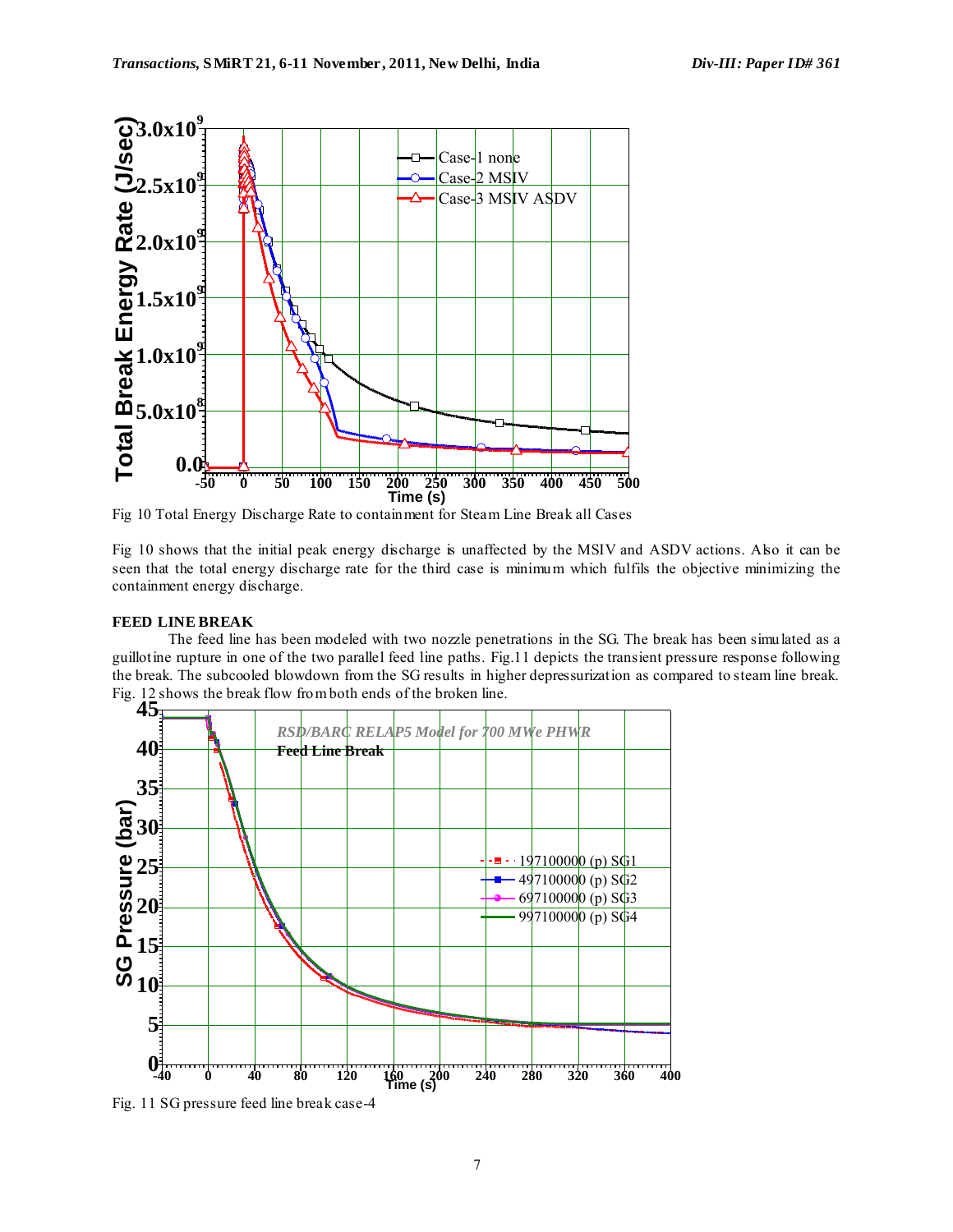As seen from the fig.12, the break flow from the feed line header side shows a large number of oscillations  $t$ ill  $t=113$  s due to mixing of the reverse flow from the SG with the intact feed nozzle line and the forward flow from the BFP side which join together before going through the break from the BFP side.



Fig.13 shows the water level variation in all the 4 SGs. The level in the SG-1 with broken feed line dips to a minimum value of about 4 m from the initial value of 16.4 m whereas for other 3 SG level recovers back to their original value with the level controller action.



Fig. 13 SG water level feed line break case-4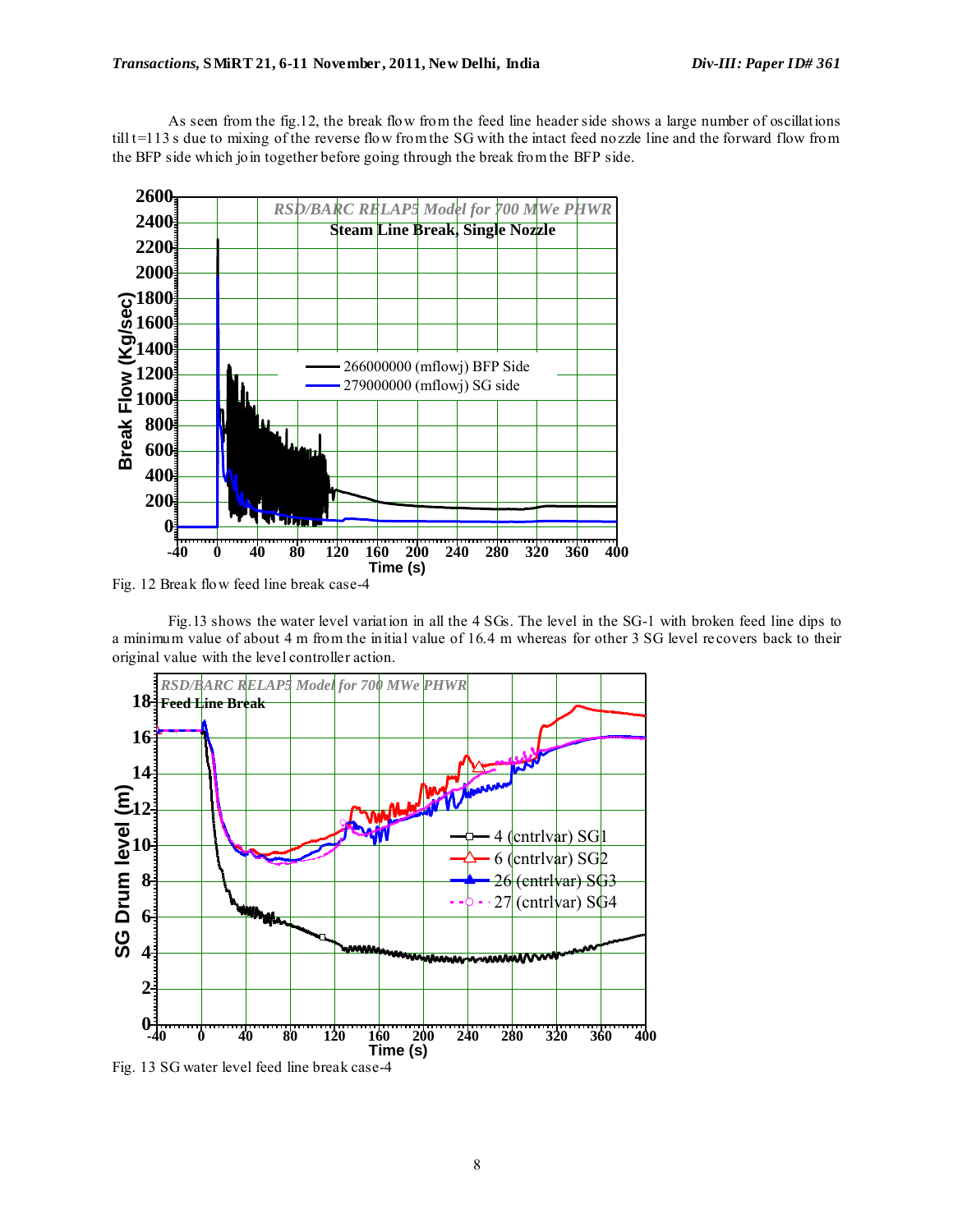For case-5, the MSIV closure on high containment signal has been considered. In this case as the steam out flow from broken SG is blocked due to MSIV closure, its pressure remains at a higher value as compared to case-1. This results in higher and longer duration break flow.



Fig. 14 Break flow feed line break case-5

The steam outlet flows from all 4 SGs are shown in the Fig.15 for case-6 with crash cool down case. The outlet flow from the SG-1 reduces to zero value with the closure of MSIV.



Fig. 15 Steam outlet flow feed line break case-6